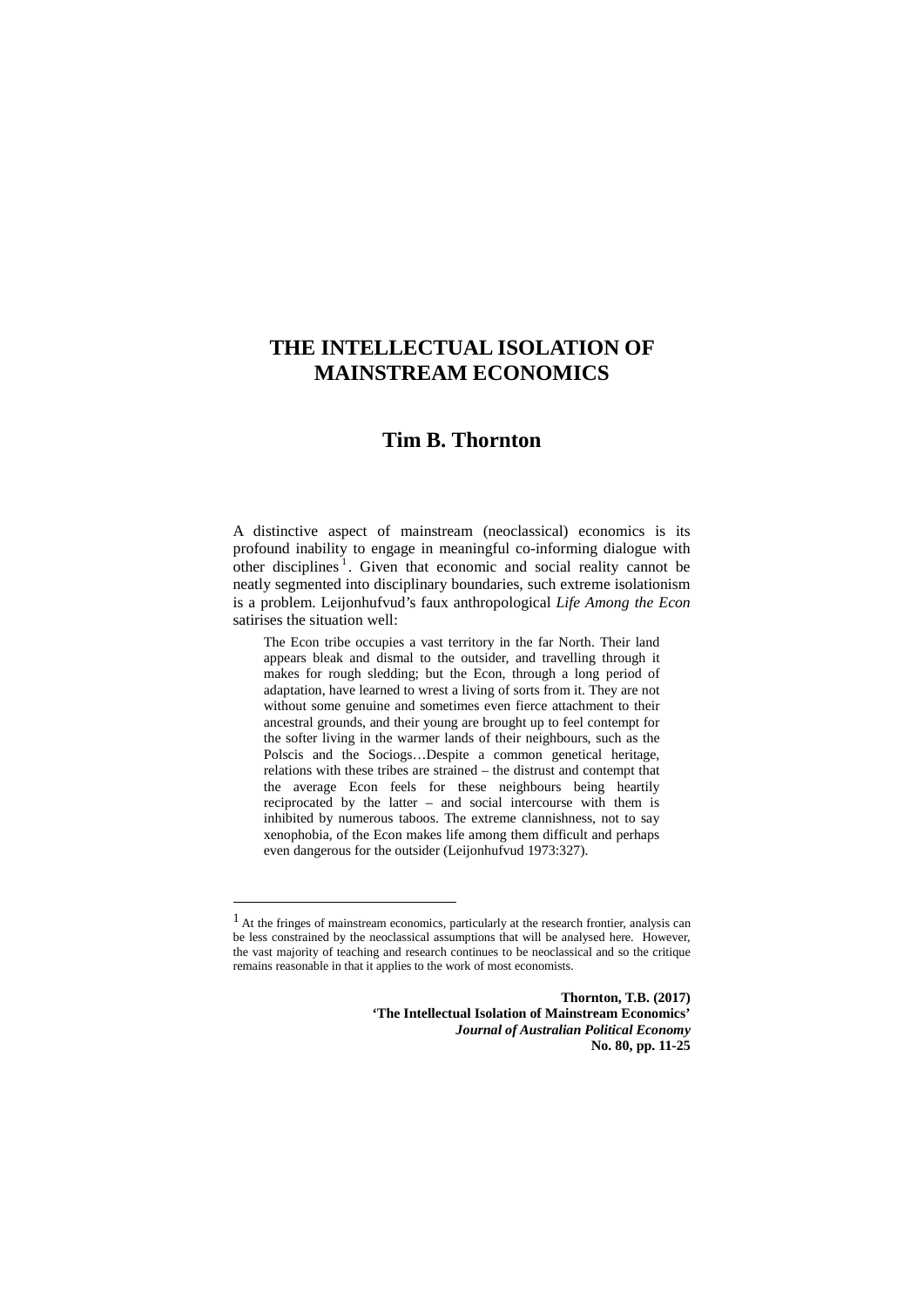This high level of isolationism has not always existed: classical political economists such as Adam Smith and Karl Marx saw themselves a practising a unified social science (Fine and Milonakis 2009a, 2009b), an 'integrated field of moral, economic, and political inquiry' (Gourevitch 2004: 1) that was the forerunner of contemporary social science (Burnham [2](#page-1-0)009). Of course, contemporary political economy<sup>2</sup> (or what is sometimes called 'heterodox economics'<sup>[3](#page-1-1)</sup>) continues the interdisciplinary orientation of classical political economy, but because political economy is also an area of knowledge eschewed by mainstream economics, it cannot function as any sort of conduit between mainstream economics and the social sciences. This journey of economic inquiry from being something close to a unified social science to becoming a field that is largely isolated from social science raises three obvious questions: what accounts for this situation? what form does this isolation take? and what can be done? This article addresses these three questions.

## **What accounts for the intellectual isolation?**

 $\overline{a}$ 

Explaining the intellectual isolation of economics is an involved process and the concise account that will be provided here cannot do it full justice (interested readers may wish to consult Backhouse and Fontaine 2010; Fine and Milonakis 2009b; Weintraub 2002). Key explanatory variables include historical events such as the Second World War (Backhouse 2010), the Cold War (Fullbrook 2001) and the rise of neoliberal capitalism (Howard and King 2008). A role can also be ascribed to work of interest groups and think tanks (Cahill 2004), the media and universities (Stilwell 2011:Ch.40). The aesthetic and psychological appeal of mainstream economics is also a significant variable (Samuels 1989; Thornton 2017). Whilst a wide range of factors

<span id="page-1-0"></span><sup>2</sup> 'Contemporary political economy' is defined here to refer to schools such as institutional political economy, Post Keynesian political economy, Marxian/radical political economy, feminist political economy, ecological political economy and social economics. These schools analyse the production and distribution of goods and services from within a political, social, historical and philosophical context. This contrasts to mainstream economics which primarily focuses on market exchange without reference to any political, social, historical context.

<span id="page-1-1"></span><sup>3</sup> For both intellectual and pragmatic reasons, political economy is my preferred term (for a rationale see Stilwell 2016; Thornton 2017).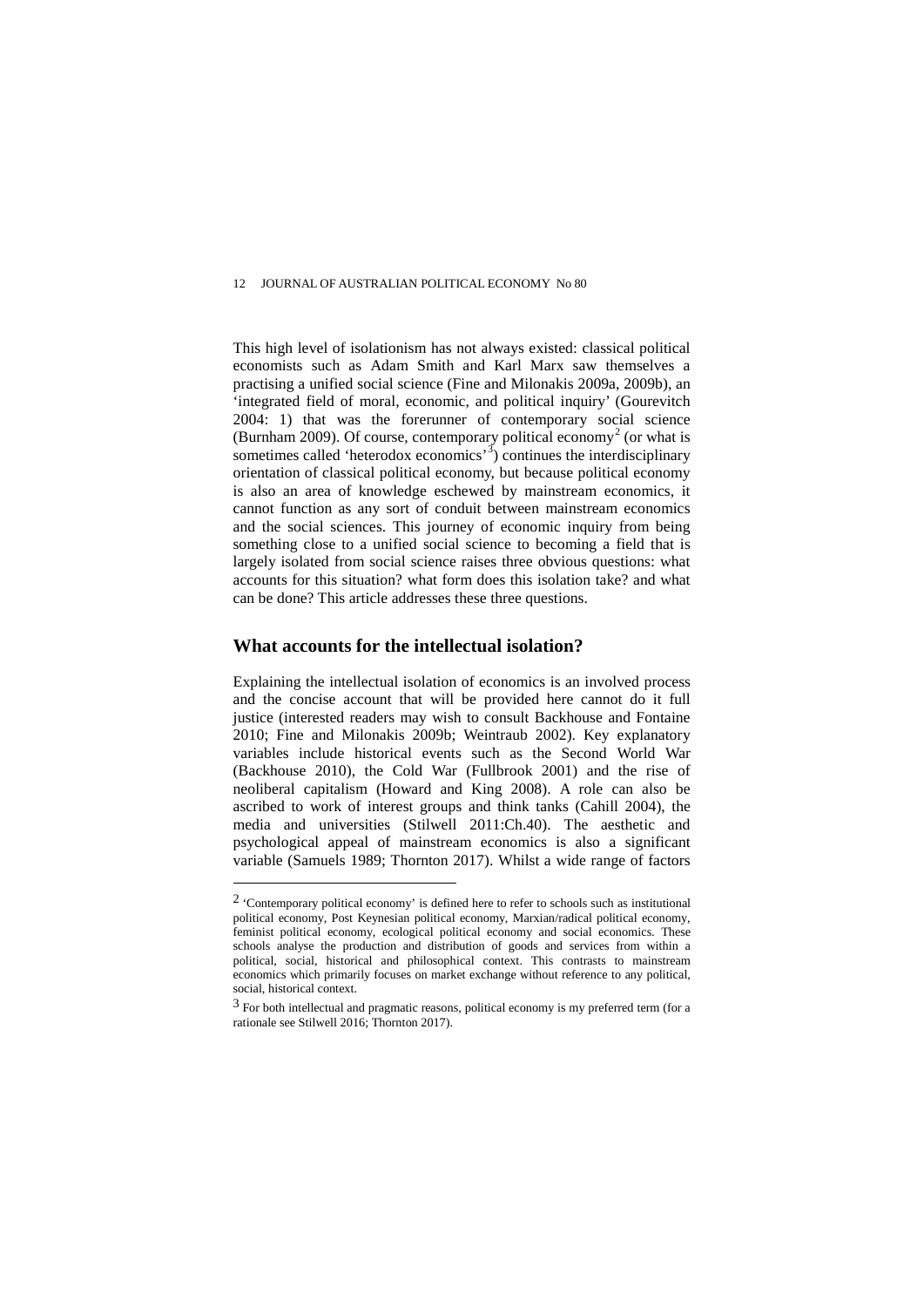are involved, significant explanatory weight should be placed on the marginal revolution of the 1870s that established the core theoretical and ontological foundations of neoclassical economics. Indeed, the reader will find that the analysis in this article continually goes back this particular intellectual fork in the road<sup>[4](#page-2-0)</sup>.

The marginal revolution sought to establish a new line of analysis that imported ideas from the 'hard' sciences such as physics (Mirowski 1989) and which primarily utilised mathematical methods. Notably, there was a clear intention to distance this new analysis from the previous 'political economy' and its grounding in politics, history and philosophy. Consider the following statements from W.S. Jevons, one of the three principal architects of the marginal revolution:

Among minor alterations, I may mention the substitution for the name political economy of the single convenient term economics. I cannot help thinking that it would be well to discard, as quickly as possible, the old troublesome double-worded name of our science (Jevons 1879: 5).

I do not write for mathematicians, nor as a mathematician, but as an economist wishing to convince other economists that their science can only be satisfactorily treated on an explicitly mathematical basis. When mathematicians recognise the subject as one with which they may usefully deal, I shall gladly resign it into their hands (Jevons 1879: 4).

The principal problem with seeking to make economics a primarily mathematical undertaking was that the only mathematics then available required some rather incredible simplifications, omissions and distortions of social reality<sup>[5](#page-2-1)</sup> such as assuming given preferences, costless and complete contracting and full rationality. Historical time and institutions are also essentially excluded from analysis.

The marginal revolution also put mainstream economics on ontological foundations that were not only radically different to classical political economy, but to social science in general. In particular, mainstream

 $\overline{a}$ 

<span id="page-2-0"></span><sup>4</sup> Marginalism posited the existence of agents that can accurately and instantly calculate the cost and benefit of making (incremental) increases or decreases in consumption or production, optimising their utility at the point where the marginal benefit is equal to marginal cost (for further information see Bloch 2012).

<span id="page-2-1"></span><sup>5</sup> More advanced mathematics may not require such simplifications though the correct scope for mathematics (advanced or otherwise) continues to elicit a range of opinions (see for example Chick 2000; Keen 2009; Lawson 2003).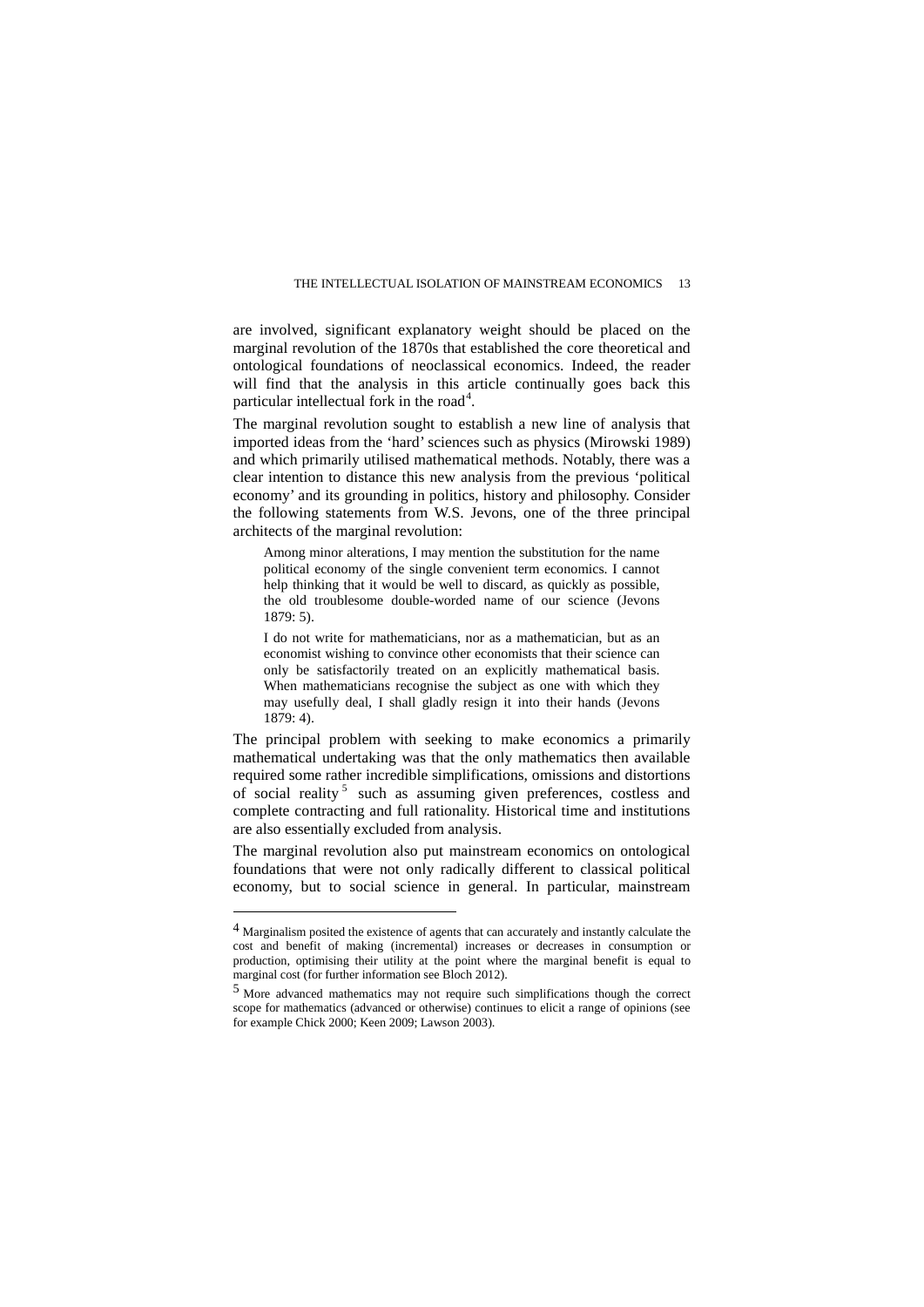economics pre-supposes a closed-system ontology (Dow 2007; Lawson 2003) that is simple and fully connected, rather than complex and partially connected (Foster 2005; Potts 2000). As Wakeley puts it:

Connections exist between elements of the real world and the nature and pattern of these connections matter. Orthodox theory is not capable of meaningful analysis of these connections because in essence the mathematics upon which it is built requires theoreticians to posit that connections between all the elements of the economic system are complete and in so doing it trivializes their importance (Wakeley 2002: 280).

Having such a fundamentally different conception of social reality creates real obstacles to mainstream economists having any sort of coinforming dialogue with other disciplines. The profound ontological schism helps to explain why the mainstream, when it attempts to import ideas from other disciplines, often ends up distorting those ideas; it needs to distort the outside ideas in order to get them to mesh with its fundamentally different ontological fabric. One can see the same ontological issues at play when we look at how new ideas get translated in mainstream economics versus how the original ideas are developed and applied in political economy. Indeed, it is perhaps the primary explanation as to why we have a Keynesian versus Post-Keynesian economics, a new versus old institutionalism, a new versus old behavioural economics and a new versus old economic history. In each case, two different competing ontologies generate two competing schools.

## **Three examples of intellectual isolation**

 $\overline{a}$ 

The nature and consequences of the lack of articulation between mainstream economics and other elements within the social sciences can be further illuminated by considering three important cases: the disciplines of history, politics and psychology<sup>[6](#page-3-0)</sup>. In each, the lack of articulation is shown to be profound. Furthermore, the attempts by mainstream economics to transcend its intellectual isolation have often

<span id="page-3-0"></span><sup>6</sup> Of course, it would have be possible to include many other disciplines, most obviously philosophy, sociology, management and law.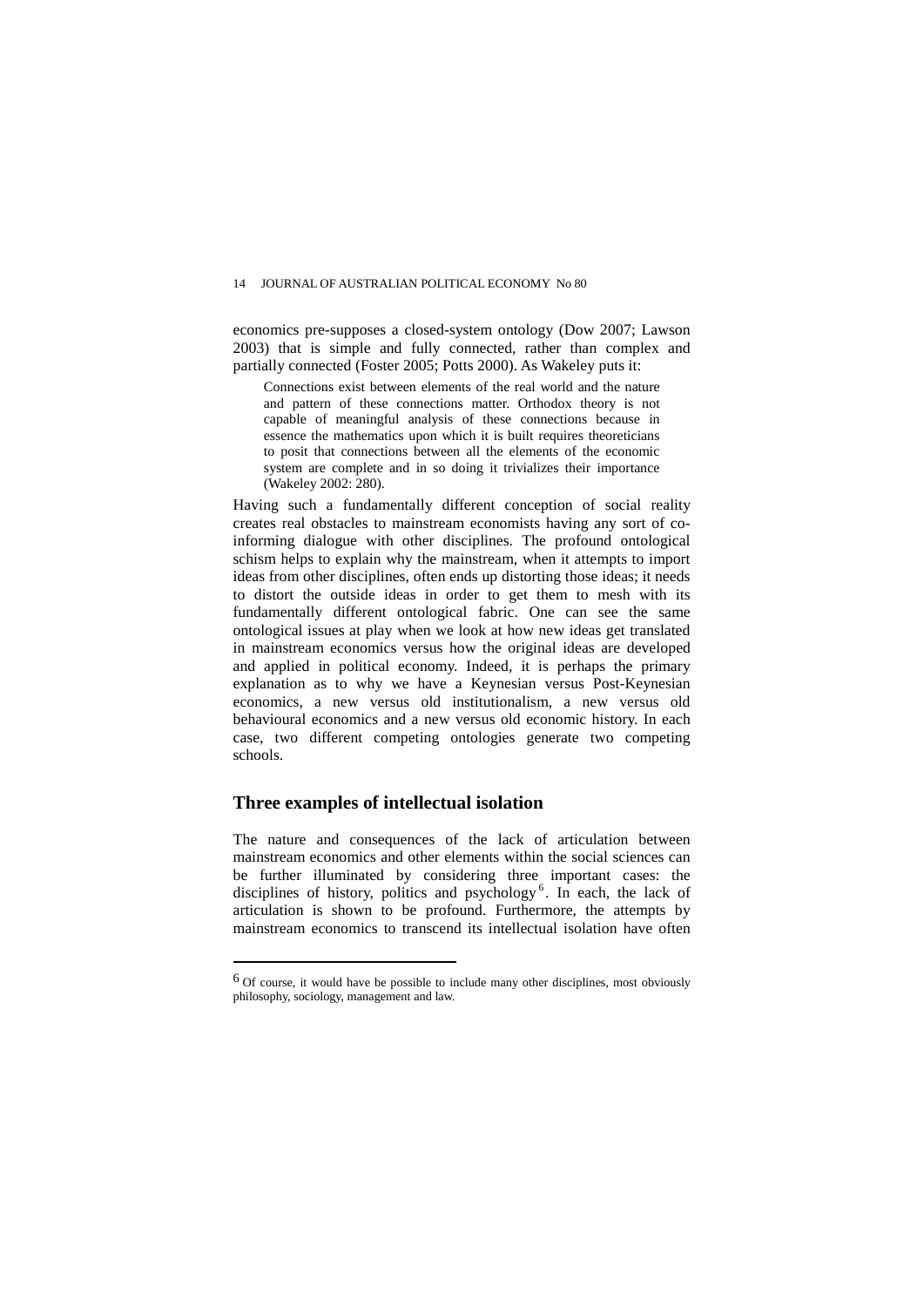produced perverse analysis that simply illustrates how wedded the mainstream is to its foundational premises.

### *History*

The discipline of history is primarily concerned with understanding historical processes – something that is not only valuable within itself but is also central to properly understanding the present, as well as being helpful in forming hypotheses about the future. Studying history develops an appreciation of the role of path-dependence and of the circular and cumulative nature of much economic and social change. The centrality of historical processes has long been appreciated within political economy. As the founder of institutional political economy, Thorstein Veblen, stated:

The economic life history of the individual is a cumulative process of adaptation of means to ends that cumulatively change as the process goes on, both the agent and his environment being at any point the outcome of the past process. His methods of life today are enforced upon him by his habits of life carried over from yesterday and by the circumstances left as the mechanical residue of the life of yesterday (Veblen 1898: 391).

However, despite the awareness of historical dynamics in political economy and the social sciences in general, the variable of history is essentially absent in mainstream theory. The marginal revolution ushered in a form of economic analysis where time itself, in any normal understanding of the term, does not really exist. At best, there is a type of logical time that allows theory to run just as well in reverse as it does going forward (Henry 2012). In other words, this amounts to thinking that the toothpaste can always be put back in the tube, or even better, that it will end up back in the tube of its own accord. This is a conception of time deeply at odds with the ontology of our *complex* social system. As already mentioned, the essence of such a system is that not all elements of the system are connected with each other. The connections that do exist are the result of path-dependent historical processes that are usually irreversible, circular and cumulative in nature and which give rise to novel emergent properties.

The absence of any real historical dimension to mainstream theory means that it is locked into a nomothetic orientation that is unable to cope with specificities of time and place (Hodgson 2001). Notably, this lack of any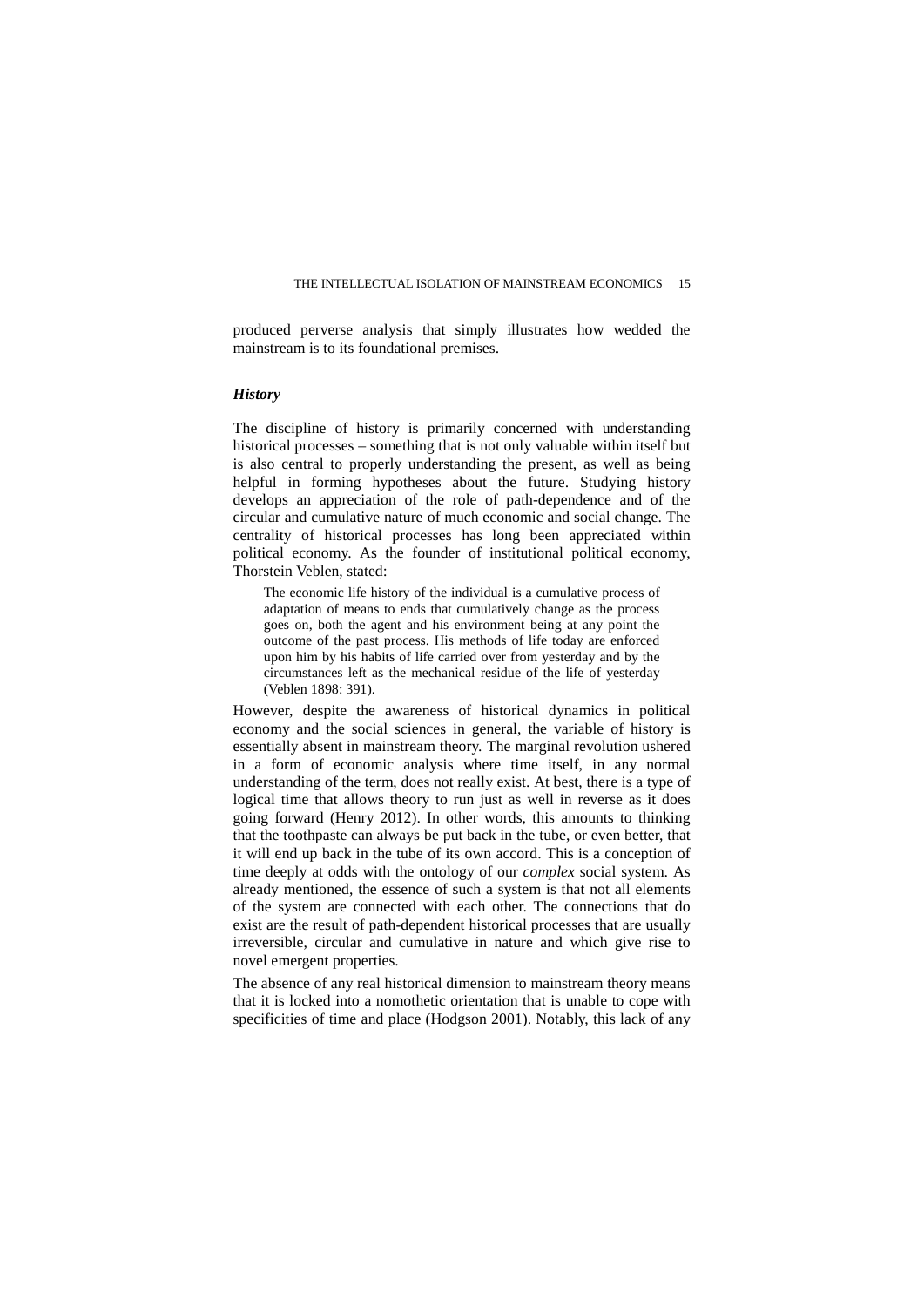idiographic dimension is seen by some prominent mainstream economists as a *virtue* rather than a vice. For example, Lawrence Summers, former Chief Economist at the World Bank exhorts us with a seeming religious fervour to 'spread the truth  $-$  the laws of economics are like the laws of engineering; one set of laws works everywhere' (cited in Klein 2007:218). Such a statement provides us with a prime example of what feminist political economists identify as a masculinist bias within mainstream economics that is prone to manifest as a 'misguided attempt to achieve certainty and absolute control' (Nelson 2002:1).

Having history-blind theory is obviously a poor foundation for any sort of co-informing dialogue with professional historians. It also helps to explain the marginalised status of economic historians within the discipline of economics. Mainstream economics has struggled with genuine history, opting to *try* and absorb historical ideas via 'cliometrics' or the 'new economic history'. This new economic history has been criticised for assuming that rational choice utility maximisation applies to all times and places, regardless of specific social, political and cultural context (Boldizzoni 2011). Mirowski, reflecting on his own early dalliances with cliometrics, points out that it should always have been apparent to all that history and neoclassical economics were like 'oil and water' (Mirowski 2004). Indeed, a research and teaching programme that seeks to examine historical time, with theory that cannot incorporate historical time, in order to prove the existence of timeless laws, is a powerful illustration of the inability of the mainstream to break free from its theoretical and ontological shackles.

## *Politics*

Defined in broad terms, the discipline of political science is concerned with 'the study of the nature, distribution and dynamics of power, usually at the national or international level, but sometimes at a very micro level (Robertson 1993: 385). In the last 100 years the focus of what is understood to be political science has changed over time. Initially focused on the art of government (see for example Laswell 1958), it has broadened to include many other social phenomena and settings.

One might think that economics and politics were as linked together in the academy as they are in real-life phenomena. Not so: the distinctive intellectual foundations that were established during the marginal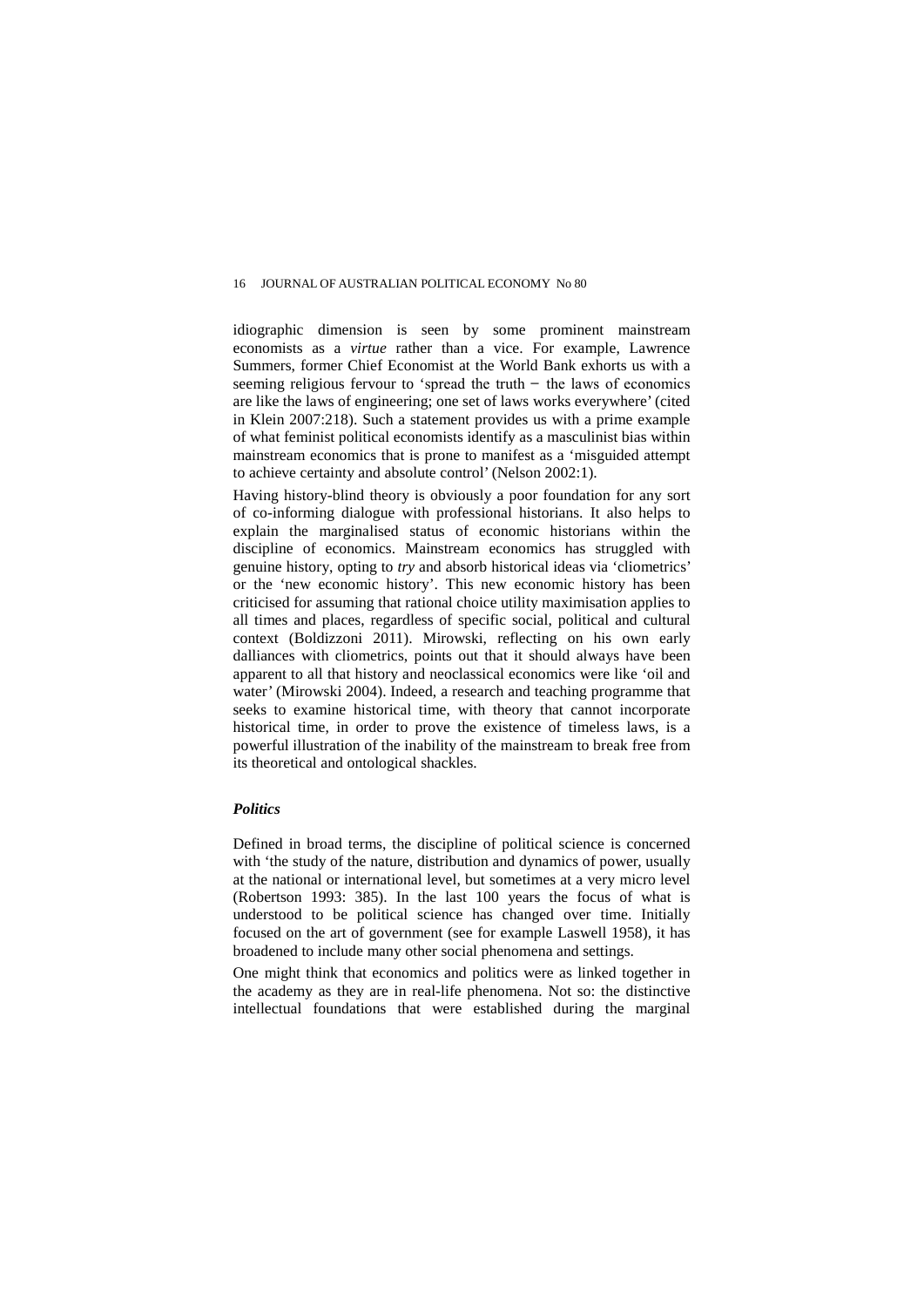revolution have again closed off meaningful interdisciplinary dialogue. A theoretical assumption that particularly limits the capacity of mainstream economics to engage with political science is the assumption of costless and complete contracting. This theoretical foundation stone, seldom explicitly specified, but almost ever-present, assumes agents always and everywhere have recourse to a legally enforceable contract that covers all terms of exchange. When this assumption is combined with other foundational assumptions of exchange being voluntary and mutually beneficial, of full information being available to all parties, of full rationality being possessed by all agents, and of individual preferences being given, then economics becomes a politics-free zone because there is nothing for the exercise of political power to be about (Bowles 2005; Hart 1995). In fact, under the assumptions listed above, every market exchange is a solved political problem (Lerner 1972).

The assumption of completing contracting within neoclassical economics suggests that a neoclassical analysis of politics is a contradiction in terms. However, neoclassical political science does exist and has some adherents within political science (see for example Weingast and Wittman 2006) where it is sometimes referred to as 'public choice theory', or (erroneously) as 'political economy'. Such analysis is best understood as an example of 'economic imperialism' − the extension of neoclassical rational choice analysis into all areas of social science. It is highly controversial and contested intellectual enterprise (Harcourt and Kerr 1982; Stretton and Orchard 1994; Lloyd 2008). The most obvious problem that besets neoclassical political science is that if contracts are complete, agents are fully rational and preferences are exogenous, then the analysis is confined to a particularly narrow form of rational-choice utility maximisation. Unfortunately, this amounts to non-political political analysis, or to put it more severely, non-social social science.

## *Psychology*

Psychology is the study of the brain and its conscious and unconscious processes. Whilst usually seen as belonging to the health sciences, its focus on understanding human thoughts and actions means it articulates with the social sciences, particularly through sub-disciplines such as social psychology.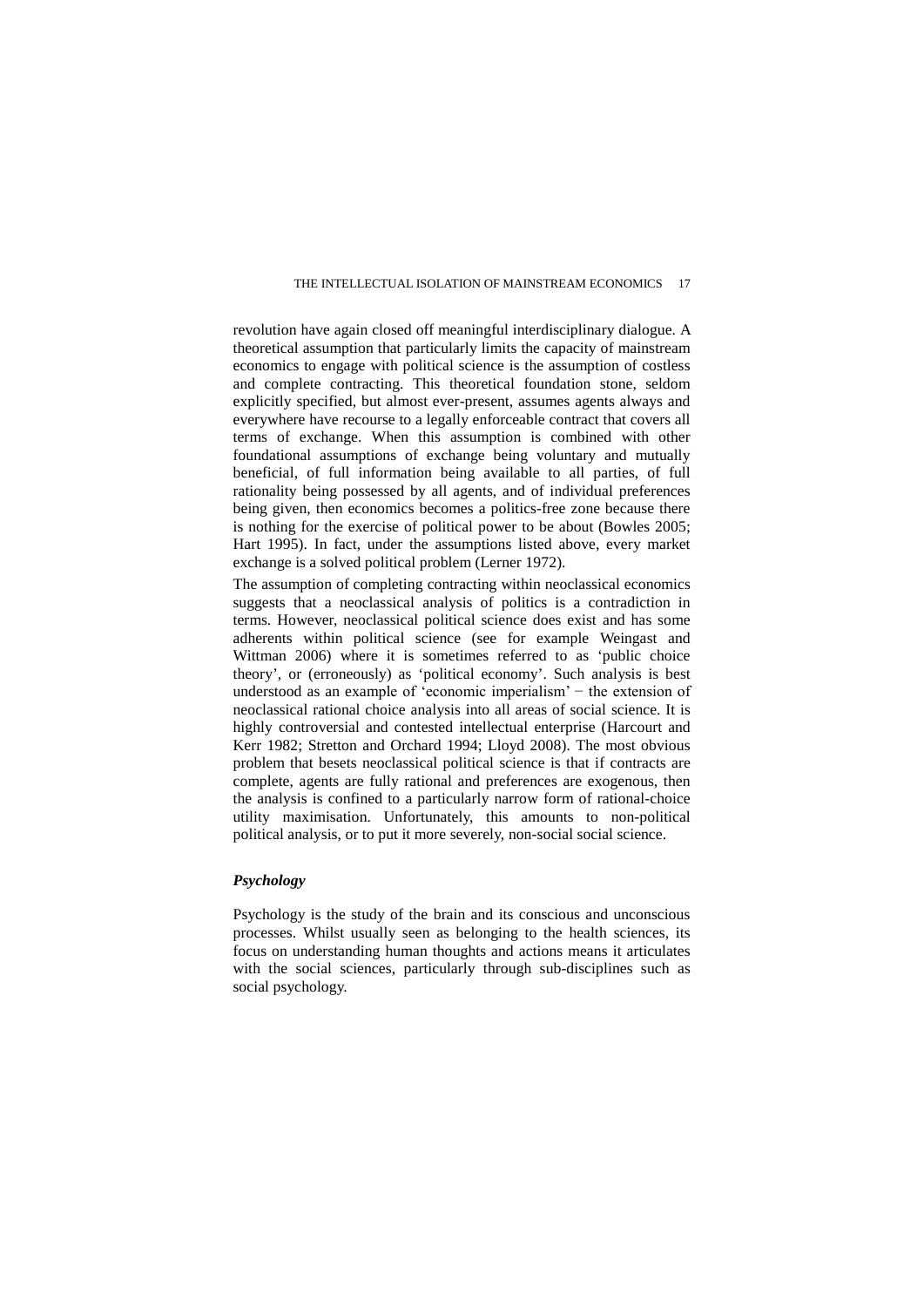Mainstream economics initially eschewed any relationship with psychology but, since the 1980s, the 'new' behavioural economics has developed within the research frontier of mainstream economics. Does the new behavioural economics represent at least one instance of mainstream economics genuinely embracing interdisciplinarity? Not really: whilst the assumption of perfect rationality is relaxed, many important insights offered by psychology continue to be ignored. Furthermore, the ideas that have been imported have been applied in such a way that they do not threaten the neoclassical hard core. The way the new behaviourial economics has utilised psychological ideas can best be understood as a defensive manoeuvre to prop up the economic mainstream (Earl 2010) rather than as exhibiting meaningful interdisciplinarity.

Earl (2010), in part drawing on the work of Sent (2004), makes the point that the 'new' behavioural economics is in key ways a betrayal of the 'old' behavioural economics that was founded in the 1950s and which had more genuine links to psychology (see for example Simon 1957) and also to political economy. Many of the original insights of the old behavioural economics have been ignored or mangled in the new behavioural economics. Supposedly ground breaking work in the new behavioural economics can often better be understood as being a perverse extension of the rational choice approach where the cognitive limits of the human brain are just treated as one more constraint and theorising is undertaken in terms of *optimal* decision rules (Earl 2016). Whilst the new behavioural economics offers some improvements and new insights over the traditional mainstream, it is nonetheless, in an overall sense, a 'tragedy of missed opportunities' (Earl 2016: 30). More vividly, on the same theme:

For heterodox economists who have long been employing and advocating the approach of the old behavioural economists, watching the rise of new behavioural economics is an experience akin to that suffered by a European art-house movie director whose film is remade Hollywood-style and in the process is 'dumbed down' and has its ending changed (Earl 2010: 218).

The distortions and omissions in the new behavioural economics can also be linked back to the perverse ontological foundations of mainstream theory. For example, a concept from the old behavioural economics like satisficing (opting for good-enough rather than optimum choices) makes no sense in a simple fully connected system where agents *necessarily*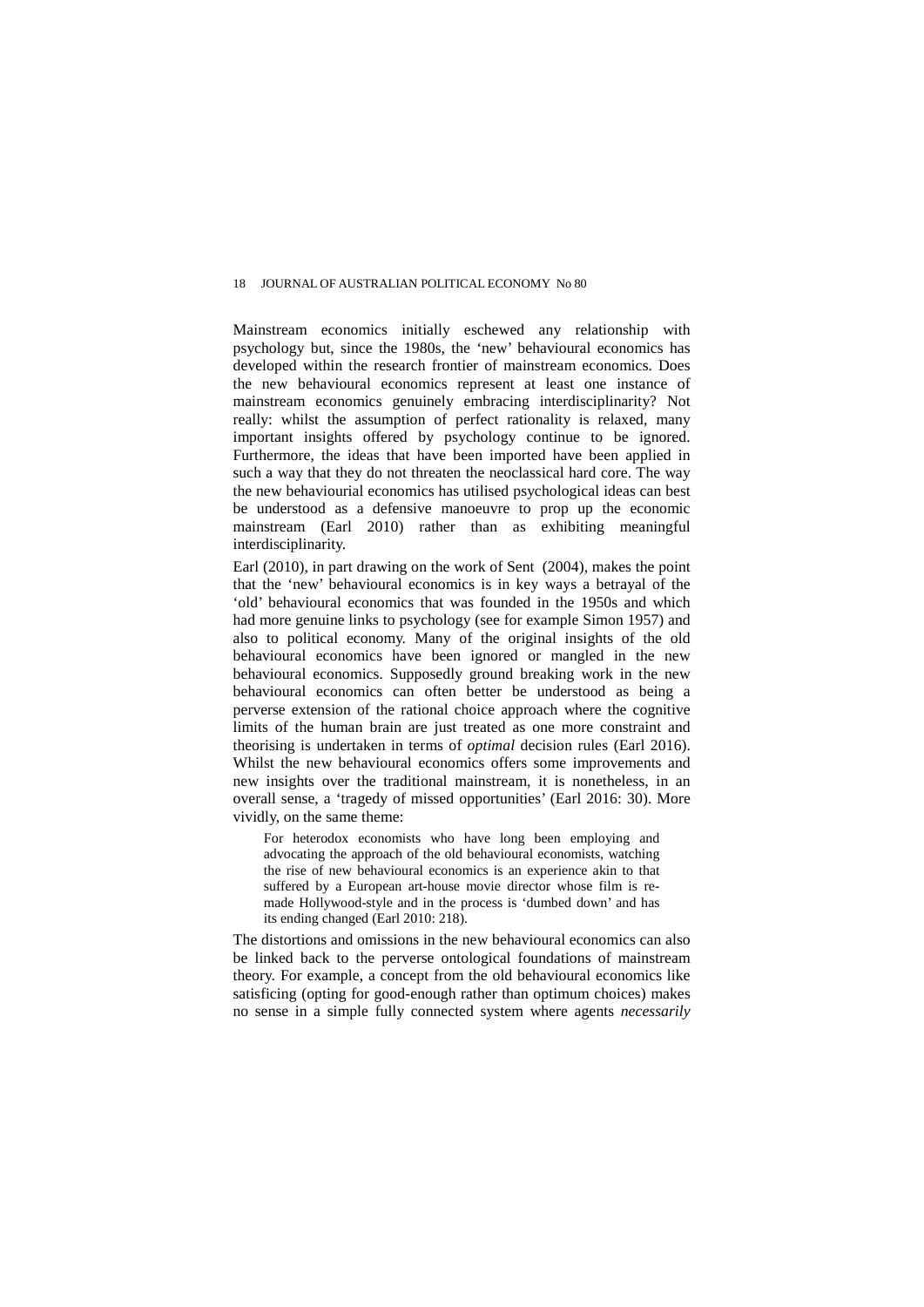have complete information and full rationality. Optimisation, rather than satisficing is what logically plugs into such a system (Potts 2000; Wakeley 2002). Small wonder that key texts in the new behavioural economics do not even include an index entry for satisficing (Earl 2010).

That much of the 'new' behavioural economics is heavily constrained by being spliced together with neoclassical economics is directly evident in statements of its proponents. For example, the prominent new behavioural economist Matthew Rabin states that, 'in terms of many critiques of the mainstream, I actually feel like a conservative' (Rabin 2007: 151). New behavioural economics textbooks are similarly conservative, defining behavioural economics as an approach that 'extends rational choice and equilibrium models; it does not advocate abandoning these models entirely' (Ho, Lim and Camerer, cited in Wilkinson 2008: 4).

## **What can be done?**

Although it would be possible to continue to elaborate on how mainstream economics is intellectually isolated, it is more useful at this point to consider how best to improve the situation. There are three broad strategies: continuing to struggle for reform from within, disciplinary differentiation and institutional separation, and hybrid strategies that combine elements of the first two options. Each of these options is now discussed in turn<sup>[7](#page-8-0)</sup>.

## *Option 1: Reform from within*

 $\overline{a}$ 

Pushing for reform of economics from within the discipline of economics is currently the dominant strategy and it occurs at multiple levels, ranging from the efforts of students and staff within particular departments, right up to coordinated initiatives at the national and international level. In recent years those calling for change have become far better organised with many national and international entities being

<span id="page-8-0"></span><sup>7</sup> For a more extensive exploration of these options, including detailed case studies of strategy in each, see Thornton (2017). Also, it should noted that each of the categories can be pursued in different ways. For example, 'operating by stealth' (see Earl and Peng 2012) versus pursuing collective mobilisation and struggle (see Butler, Jones and Stilwell 2009).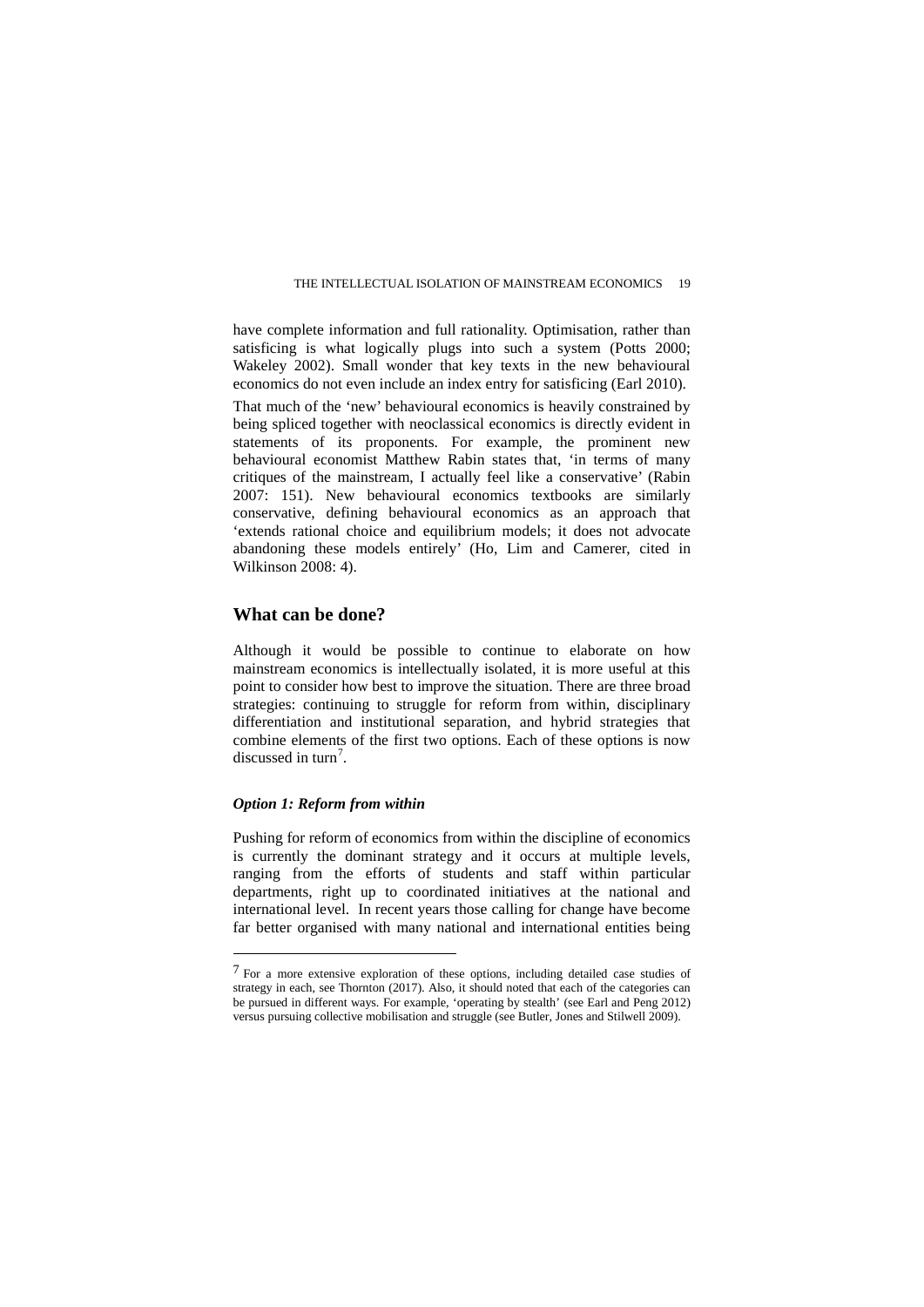established. Much admirable and valuable work has been done by many people. Such efforts might bring the required reform at some point in the future. However, significant reform obviously remains elusive thus far. This simple fact raises questions about whether it is prudent to continue to direct nearly all our efforts at reform to this strategy alone.

### *Option 2: Disciplinary differentiation and institutional independence*

This strategy centres on conceiving and operating a pluralist and interdisciplinary political economy as something explicitly separate to the discipline of economics. This could take three forms: (1) as an independent and fully fledged discipline in its own right (2) as a transdisciplinary area of knowledge, or (3) as a sub-discipline of another discipline (most obviously political science). Of these three options, the third may often be the most promising and practical (see Thornton 2017), with some evidence that departments of politics may be relatively more open to a pluralist and interdisciplinary political economy than departments of economics (Argyrous and Thornton 2014). Obviously, one cannot assume this will always be the case; indeed, as a strategy it is not without its own challenges and risks. However, it is a strategy that is rightly starting to be considered more seriously and widely than has been the case previously (see in particular Lavoie 2015) and it warrants further investigation, consideration and debate.

## *Option 3: Hybrid strategies*

Hybrid strategies involve establishing degrees that structurally integrate the study of economics with other disciplines. The most obvious vehicle for this is Politics, Philosophy and Economics Degrees (Thornton 2017) which first emerged at Oxford University in the UK in the 1920s and are now increasingly offered around the world. If students are studying mainstream economics, doing so alongside politics and philosophy can inoculate them from the sort of hubris and tunnel vision that can afflict students doing a dedicated economics degree or, at least, give them some basis and support for developing a critical perspective on mainstream economics. Recommending some electives in other disciplines such as history, sociology or psychology can also contribute to developing a richer understanding of economic phenomena and provide students with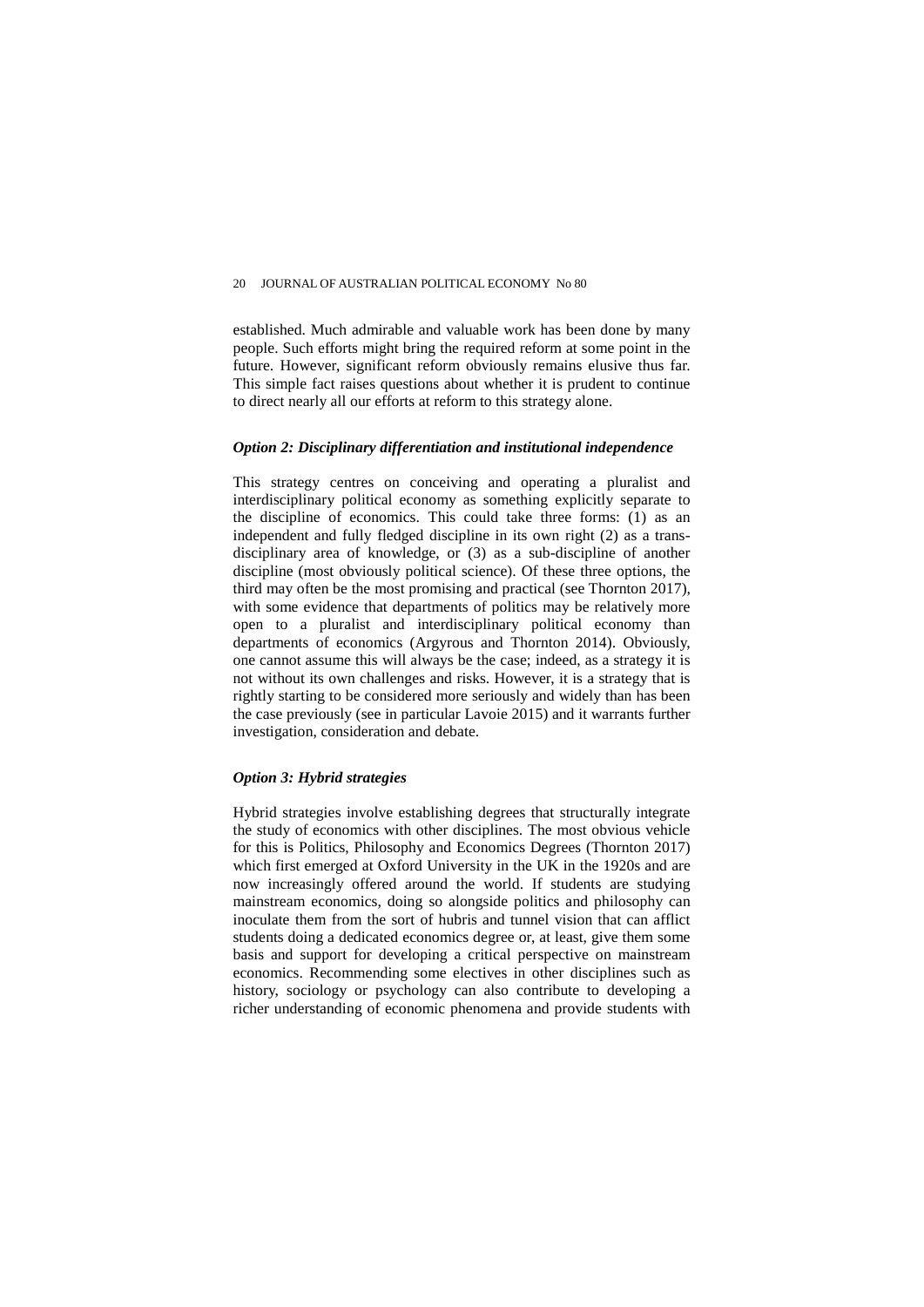a better understanding of what mainstream economics can and cannot offer. Within PPE degrees, political economy can function as the bridge or glue to bring the core disciplines together, particularly if offered at every year level within the degree. Obviously, much depends on how the degree is designed. However, mainstream economists will seldom be in the position to be the sole authors of such degrees (in the way they often are with a degree like a Bachelor of Economics), and this creates a more level playing field for political economists to influence and be involved in the development of such degrees.

None of the three strategies just discussed are advanced as being easy, risk-free or as offering guaranteed results. Much depends one's particular context, agency and view of what should happen. The support of others inside and outside one's own university, and a degree of luck are also likely to be important variables. The importance of specific institutional context, and also a level of uncertainty as to what will work where, and the basic logic of risk diversification, suggests that it would be prudent for reformers everywhere to support a plurality of strategies and a division of labour in pursuit of those strategies:

- Those who are willing and able to continue to work from within should do so (calling themselves 'political economists' or 'heterodox economists' as they see fit).
- Those who think they have better prospects outside economics departments can try to establish themselves in politics and social science departments (in this context using the term 'political economy' takes on a compelling logic).
- Seeking to establish degrees such as PPE degrees can be tried by any political economist/heterodox economist regardless of where they are. It is in many ways the easiest and lowest-risk strategy. It can be also be pursued concurrently with other strategies; indeed, it may work well in synergy with them.

That the means to plural and interdisciplinary political economy is via a pluralism of strategies, a division of labour, and the support and involvement of other disciplines is something that is rather fitting: plural ends via plural means.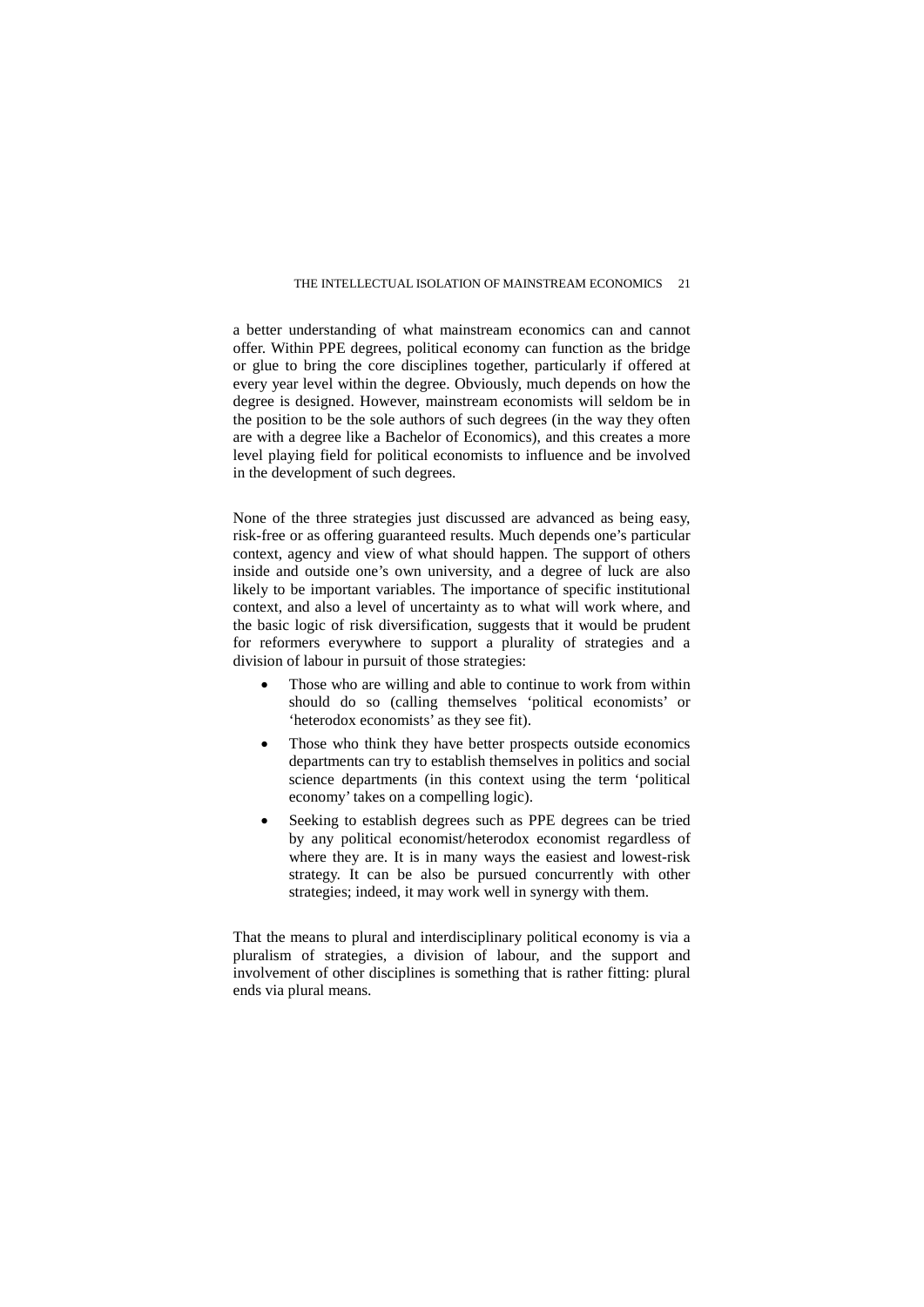# **Conclusion**

It has been argued here that the marginal revolution of the 1870's established mainstream economics on a theoretical, and in particular ontological, foundation that is fundamentally incompatible with the social and economic world. It has caused, and will likely continue to cause, profound problems for any sort of co-informing dialogue between mainstream economics and other disciplines. The stark intellectual differences between mainstream economics, on one hand, and political economy and the rest of social science, on the other, feeds into strategic questions about what should be done. There are two key questions for political economists to consider. Should the vast majority of political economists continue to explicitly affiliate themselves as economists thus leg-ironing themselves to the ontological renegades of mainstream economics? Alternatively, should a greater percentage of political economists seek to explicitly affiliate with mainstream social science as political economists? In doing this they may need to be more open and agile in shaping how political economy is intellectually, organisationally and institutionally understood and nested within social science, and in their specific institutional circumstances. However, the risks and challenges of doing this do not seem to be any higher than with any other strategy. The potential gains also seem to be at least as plausible and as least as substantial.

*Dr Tim Thornton is Lecturer in Politics, Philosophy and Economics and Director of the Politics, Philosophy and Economics Degree at La Trobe University* 

*t.thornton@latrobe.edu.au*

## **References**

Argyrous, G. and Thornton, T. (2014) 'Disciplinary Differentiation and Institutional Independence: A Viable Template for a Pluralist Economics', *International Journal of Pluralism and Economics Education*, vol. 5, issue. 2, pp. 120-32.

Backhouse, R. (2010) 'Economics', in R Backhouse and P Fontaine (eds), *The History of the Social Sciences since 1945*, , Cambridge University Press, pp. 38-70.

Backhouse, R. and Fontaine, P. (2010*) The History of the Social Sciences since 1945*, New York, Cambridge University Press.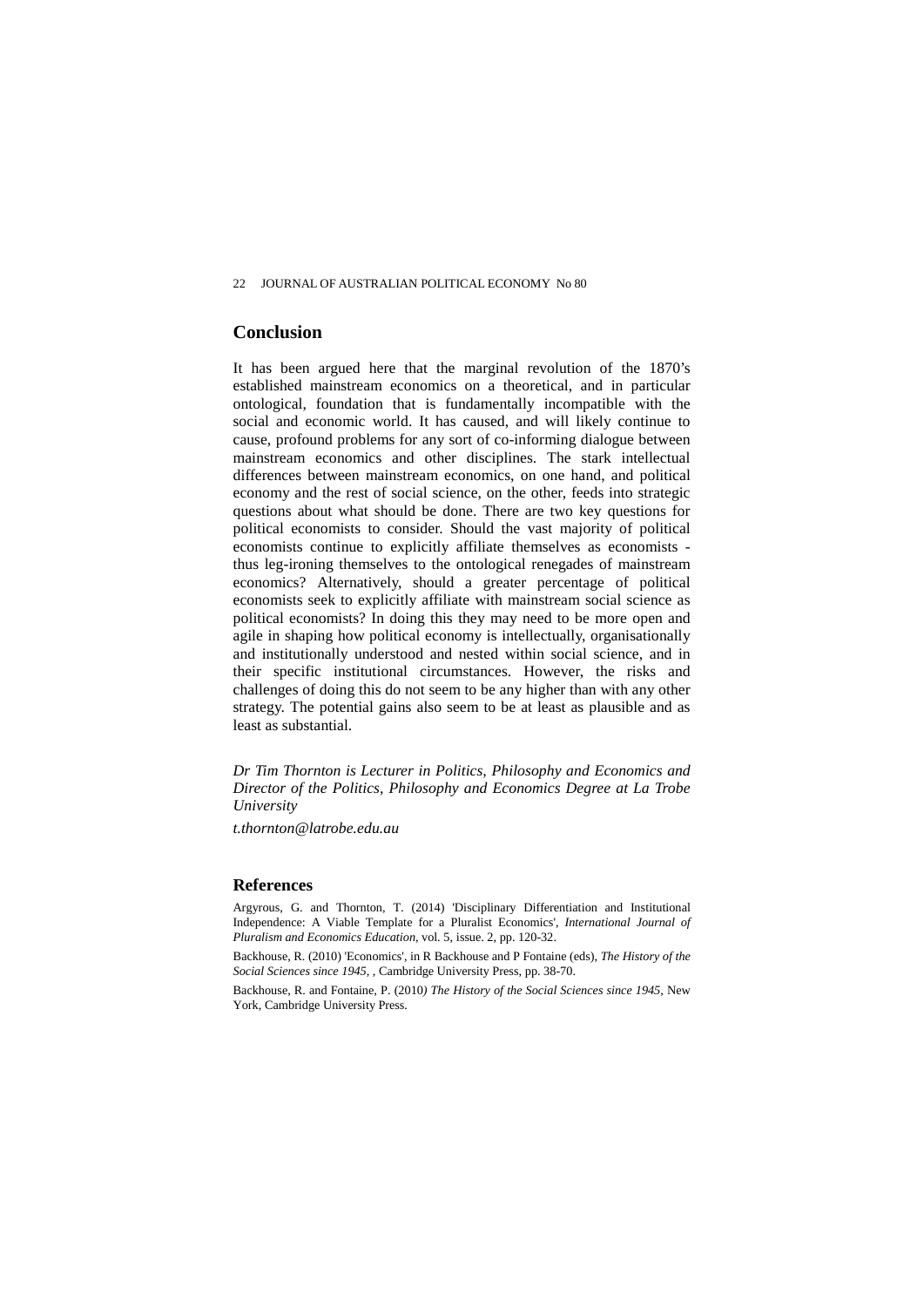Bloch, H. (2012) 'Marginalism', in J E King (ed.), *The Elgar Companion to Post Keynesian Economics*, , Edward Elgar, pp. 383-87.

Boldizzoni, F. (2011) *The Poverty of Clio: Resurrecting Economic History*, Princeton, Princeton University Press.

Bowles, S. (2005) *Microeconomics: Behavior, Institutions, and Evolution*, New Jersey, Princeton University Press.

Burnham, P. (2009) 'Political Economy', in I McLean and A McMillan (eds), *The Concise Oxford Dictionary of Politics*, Oxford, Oxford University Press, pp. 1-2.

Butler, G. Jones, E. and Stilwell, F .J. B. (2009) *Political Economy Now! The Struggle for Alternative Economics at the University of Sydney*, Sydney, Darlington Press.

Cahill, D. C. (2004) *The Radical Neo-Liberal Movement as a Hegemonic Force in Australia, 1976-1996*, PhD thesis, University of Wollongong.

Chick, V. (2000) 'On Knowing One's Place: The Role of Formalism in Economics', *Economic Journal*, vol. 108, issue. November, pp. 1859-69.

Dow, S. C. (2007) 'Pluralism in Economics', in J Groenewegen (ed.), *Teaching Pluralism in Economics*, Edward Elgar, pp. 22-39.

Earl, P. E. (2010) 'Economics Fit for the Queen: A Pessimistic Assessment of Its Prospects', *Prometheus*, vol. 28, issue. 3, pp. 209-25.

—— (2016) 'Evolution of Behavioral Economics', in R S Frantz (ed.), *Routledge Handbook of Behavioral Economics*, London, Routledge, pp. 19-32.

Earl, P. E. and Peng, T. C. (2012) 'Brands of Economics and the Trojan Horse of Pluralism', *Review of Political Economy*, vol. 24, issue. 3, pp. 451-67.

Fine, B. and Milonakis, D. (2009a) *From Economics Imperialism to Freakonomics*, London, Routledge.

—— (2009b) *From Political to Economics: Method, the Social and the Historical in the Evolution of Economic Theory*, London, Routledge.

Foster, J. (2005) 'From Simplistic to Complex Systems in Economics', *Cambridge Journal of Economics*, vol. 29, issue. 6, pp. 873–92.

Fullbrook, E. (2001) 'Real Science in Pluralist', *Post-Autistic Economics Review*, vol. March.

Gourevitch, P. (2004) 'Political Economy', in *The Oxford Companion to the Politics of the World*, Oxford University Press, pp. 1-3.

Harcourt, G. C. and Kerr, P. (1982) *The Social Science Imperialists: Selected Essays of G.C. Harcourt*, London, Routledge.

Hart, O. (1995) *Firms, Contracts and Financial Structure*, Oxford, Clarendon Press.

Henry, J. F. (2012) 'Time in Economic Theory', in J E King (ed.), *The Elgar Companion to Post Keynesian Economics*, Edward Elgar, pp. 528-32.

Hodgson, G. M. (2001) *How Economics Forgot History: The Problem of Historical Specificity in Social Science*, New York, Routledge.

Howard, M. C. and King, J. E. (2008) *The Rise of Neoliberalism in Advanced Capitalist Economies : A Materialist Analysis*, Basingstoke, Palgrave Macmillan.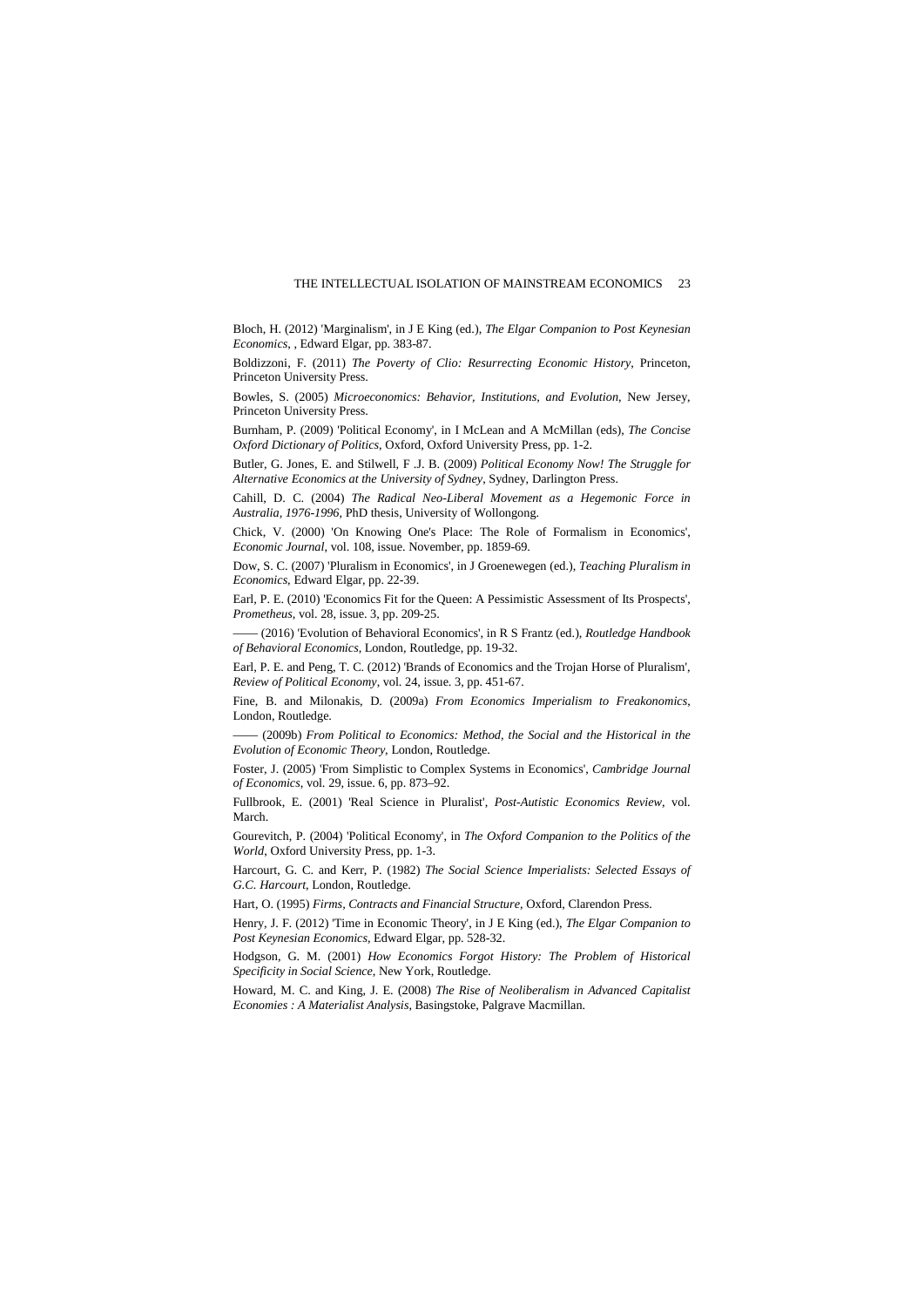Jevons, W. S. (1879) *The Theory of Political Economy*, London, Macmillan and Company. Keen, S. (2009) 'Mathematics for Pluralist Economists', in J Reardon (ed.), *The Handbook of Pluralist Economics Education*, London, Routledge, pp. 150-68.

Klein, N. (2007) *The Shock Doctrine: The Rise of Disaster Capitalism*, Camberwell, Allen Lane.

Lasswell, H. D. (1958) *Politics: Who Gets What, When How*, New York, Meridian Books.

Lavoie, M. (2015) 'Should Heterodox Economics Be Taught in or Outside of Economics Departments?', *International Journal of Pluralism and Economics Education*, vol. 6, issue. 2, pp. 134-50.

Lawson, T. (2003) *Reorienting Economics*, London, Routledge.

Leijonhufvud, A. (1973) 'Life among the Econ', *Economic Inquiry*, vol. 11, issue. 3 September, pp. 327-37.

Lerner, A. P. (1972) 'The Economics and Politics of Consumer Sovereignty', *The American Economic Review*, vol. 62, issue. 1/2, pp. 258-66.

Lloyd, C. (2008) 'Political Economy Today and Tomorrow: The Contribution of the Oxford Handbook of Political Economy', *Australian Journal of Political Science*, vol. 43, issue. 2, pp. 341-45.

Mirowski, P. (1989) *More Heat Than Light : Economics as Social Physics, Physics as Nature's Economics*, Cambridge, Cambridge University Press.

—— (2004) *The Effortless Economy of Science?*, Durham, Duke University Press.

Nelson, J. A. (2002) 'What Should Be Retained from Standard Microeconomics?', *Post-Autistic Economics Review*, vol. 14, issue. June.

Potts, J. (2000) *The New Evolutionary Microeconomics: Complexity, Competence, and Adaptive Behaviour*, Cheltenham, Edward Elgar.

Rabin, M. (2007) 'Matthew Rabin', in D Colander, R Holt and B Rosser (eds), *The Changing Face of Economics: Conversations with Cutting-Edge Economists*, University of Michigan Press, pp. 137-56.

Robertson, D. (1993) *The Penguin Dictionary of Politics*, London, Penguin.

Samuels, W. J. (1989) 'In Praise of Joan Robinson: Economics as Social Control', *Society*, vol. 26, issue. 2, pp. 73-76.

Sent, E-M. (2004) 'Behavioral Economics: How Psychology Made Its (Limited) Way Back into Economics', *History of Political Economy*, vol. 36, issue. 4, pp. 735-60.

Simon, H. A. (1957) *Models of Man: Social and Rational - Mathematical Essays on Rational Human Behavior in a Social Setting*, New York, Wiley.

Stilwell, F. (2011) *Political Economy: The Contest of Economic Ideas*, South Melbourne, Oxford University Press.

Stilwell, F. (2016) 'Heterodox Economics or Political Economy?', *World Economics Association Newsletter*, vol. 6, issue. 1, pp. 1-3.

Stretton, H. and Orchard, L. 1994, *Public Goods, Public Enterprise, Public Choice: Theoretical Foundations of the Contemporary Attack on Government*, New York, Macmillan.